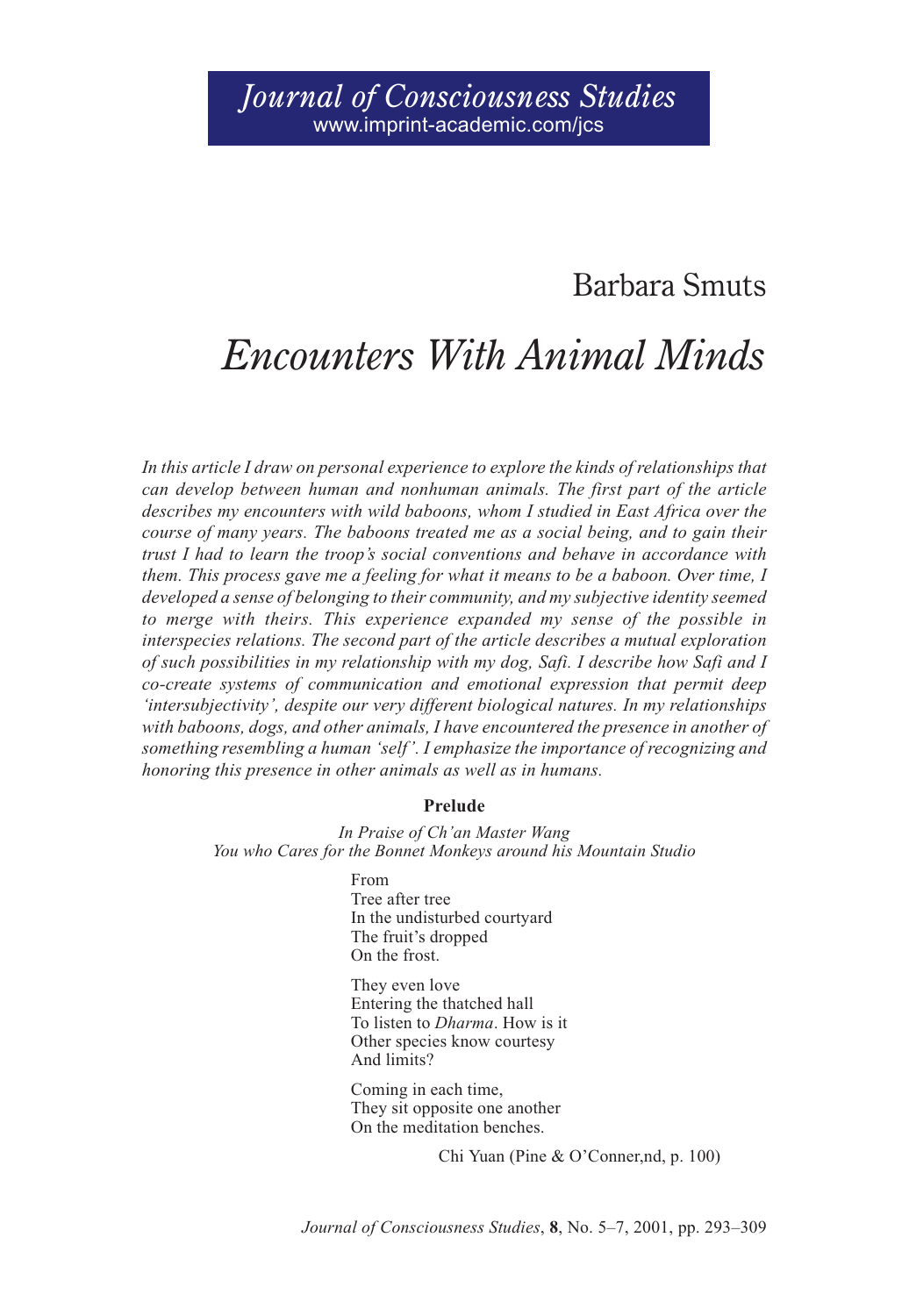# **Introduction**

Resting in the shade of a tree, Alex, Daphne and I lazily contemplate the landscape, dotted here and there with herds of zebra and impala. A breeze rises, fluffing up the hair on Daphne's head. I fiddle with a brightly colored stone and Alex leans over to peer at my find. Then he rests his head against the tree and dozes. I look past him at Daphne and our gazes meet. She makes a friendly face and moves a little bit closer. Daphne, too, begins to nap, and soon I'm drifting off as well, lulled to sleep by the sound of her gentle breathing and the birds flitting about in the tree above. My body relaxes completely, secure in the presence of my companions.

Many of us have shared such peaceful moments with dear friends. But my experience under the tree had an unusual twist because Alex and Daphne were baboons, members of a wild troop that for over two years daily welcomed me into their midst. Through this close association, I discerned in each baboon a distinct presence that seemed much like the kind of 'self' that dwells within me. Among scientists, applying concepts like 'self' or 'consciousness' to nonhuman animals<sup>1</sup> is very controversial, both because no one agrees on how to define these terms, and because however we define them, they retain a subjective dimension that makes them resistant to investigation by scientific methods. Rather than enter this treacherous territory, I will pursue two modest goals. First, I will tell some stories to give a feeling for what it is like to encounter a 'self' in wild baboons and other animals. Second, I will propose a preliminary framework for conceptualizing the ways that humans and animals can relate to one another.

#### **Baboons**

During multiple forays to Kenya and Tanzania over the past 25 years, the baboons I came to know the best belonged to Eburru Cliffs troop (EC), named after a rocky outcropping in the Great Rift Valley near Lake Naivasha. EC's 135 members moved as a cohesive unit in search of food throughout a huge area of roughly  $70 \text{ km}^2$ . For two years, I joined the baboons at dawn and travelled with them until they reached some sleeping cliffs at dusk, twelve hours later. With occasional days off, I repeated this routine seven days a week. For several months, I lived alone and went for days without seeing another human. Later, I lived with other researchers whom I saw in the evening, but I interacted with people infrequently while with the baboons.

I came to live with baboons as a result of my lifelong curiosity about animals. Although I entered their world as a scientist interested in primate social behaviour, many of the skills I used to get to know them were inherited from my ancestors rather than learned in graduate school. Until recent times, all humans possessed profound familiarity with other creatures. Paleolithic hunters learned about the giant bear the same way the bear learned about them: through the intense concentration and fully aroused senses of a wild animal whose life hangs in the balance. Our ancestors' survival depended on exquisite sensitivity to the subtle movements and nuanced communication of predators, prey, competitors, and all the animals whose keener senses of vision, smell, or hearing enhanced human apprehension of the world.

<sup>[1]</sup> Hereafter, I refer to nonhuman animals simply as 'animals'.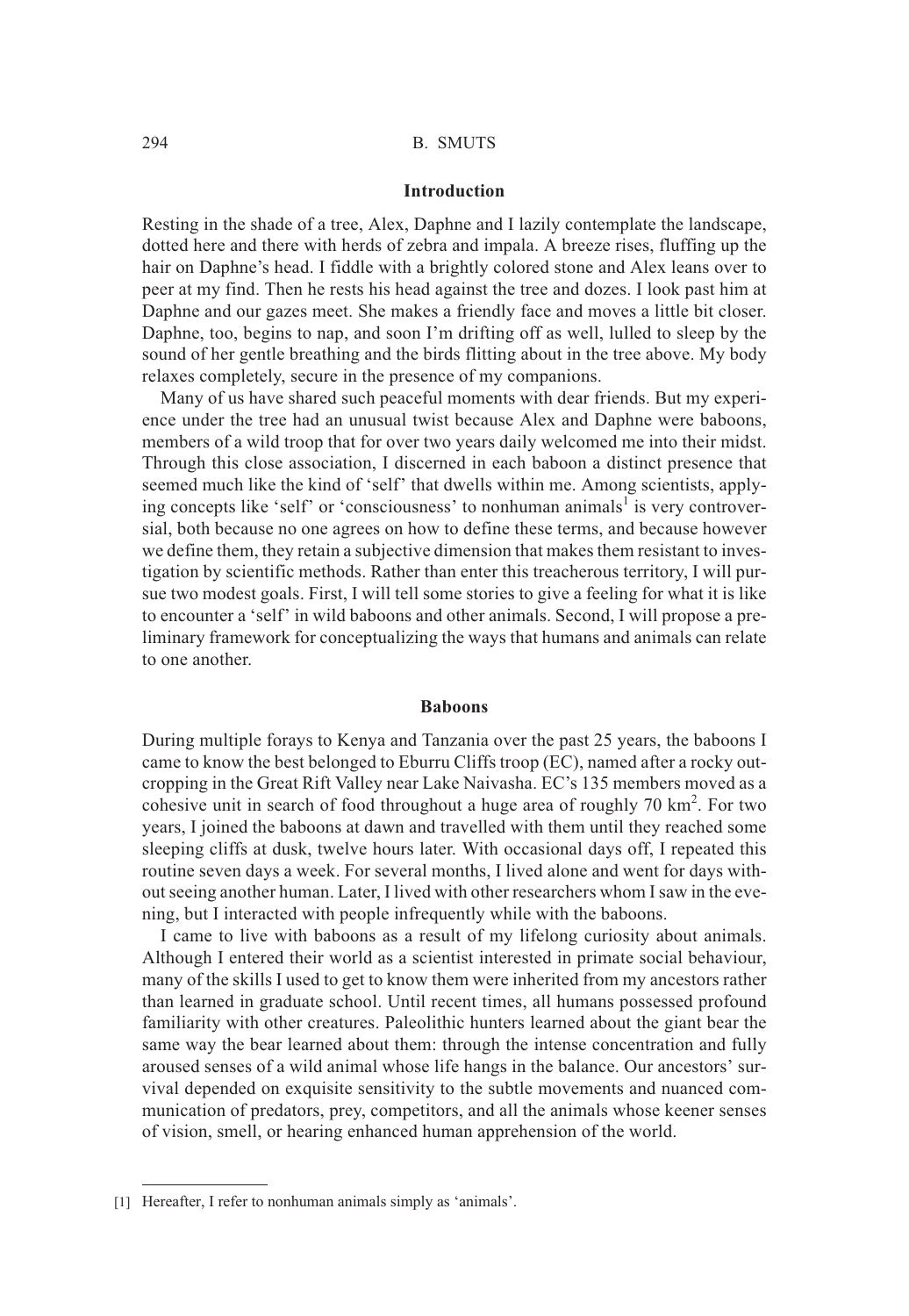Each of us has inherited this capacity to feel our way into the being of another, but our fast-paced, urban lifestyle rarely encourages us to do so. During my life with the baboons, I discovered that, plunged back into the wild world from which we emerged, ancient skills come alive, and once again human and animal minds meet on equal ground.

However, at the beginning of my study, the baboons and I definitely did not see eye to eye. I wanted to get as close to them as possible; they wanted to keep their distance. Convincing them that I was not a threat was the first major challenge I faced.<sup>2</sup>

I began with the obvious first step: In open country I approached the wary troop from a great distance and halted whenever they began to move away. The baboons gradually allowed me to inch closer, but progress was slow. Then I began to notice more subtle responses to my presence. For example, baboons, ever vigilant for predators, look around a lot while foraging, and I realized that as I drew closer, more of their looks were directed at me. A little later I noticed that even before this happened, females began to issue calls and direct stern looks at their infants to signal them to return to mom, just in case the dangerous human moved any closer. By tuning in to these more subtle signals, I was able to stop approaching *before* most of the baboons got nervous. Soon they let me get much closer, and eventually I was allowed to move among them freely.

When speaking about this process at professional gatherings, I've used the accepted scientific term, 'habituation'. The word implies that the baboons adapted to me, that they changed, while I stayed essentially the same. But in reality, the reverse is closer to the truth. The baboons remained themselves, doing what they always did in the world they had always lived in. I, on the other hand, in the process of gaining their trust, changed almost everything about me, including the way I walked and sat, the way I held my body, and the way I used my eyes and voice. I was learning a whole new way of being in the world — the way of the baboon. I was not literally moving like a baboon — my very different morphology prevented that — but rather I was responding to the cues that baboons use to indicate their emotions, motivations and intentions to one another, and I was gradually learning to send such signals back to them. As a result, instead of avoiding me when I got too close, they started giving me very deliberate dirty looks, which made me move away. This may sound like a small shift, but in fact it signalled a profound change from being treated as an *object* that elicited a unilateral response (avoidance), to being recognized as a *subject* with whom they could communicate. Over time they treated me more and more as a social being like themselves, subject to the demands and rewards of relationship. This meant that I sometimes had to be willing to give more weight to their demands (e.g., a signal to 'get lost!') than to my desire to collect data. But it also meant that I was increasingly often welcomed into their midst, not as a barely-tolerated intruder but as a casual acquaintance or even, on occasion, a familiar friend.

Being treated like a fellow baboon proved immensely useful to my research, because I experienced directly critical aspects of baboon society. For example, I soon learned that the baboons' most basic social conventions entail acknowledgement of relative status through respect for personal space. In general, each baboon has a small invisible circle around him or her that a lower-ranking animal will rarely invade

<sup>[2]</sup> See Smuts 1999b for more details about adapting to baboon society.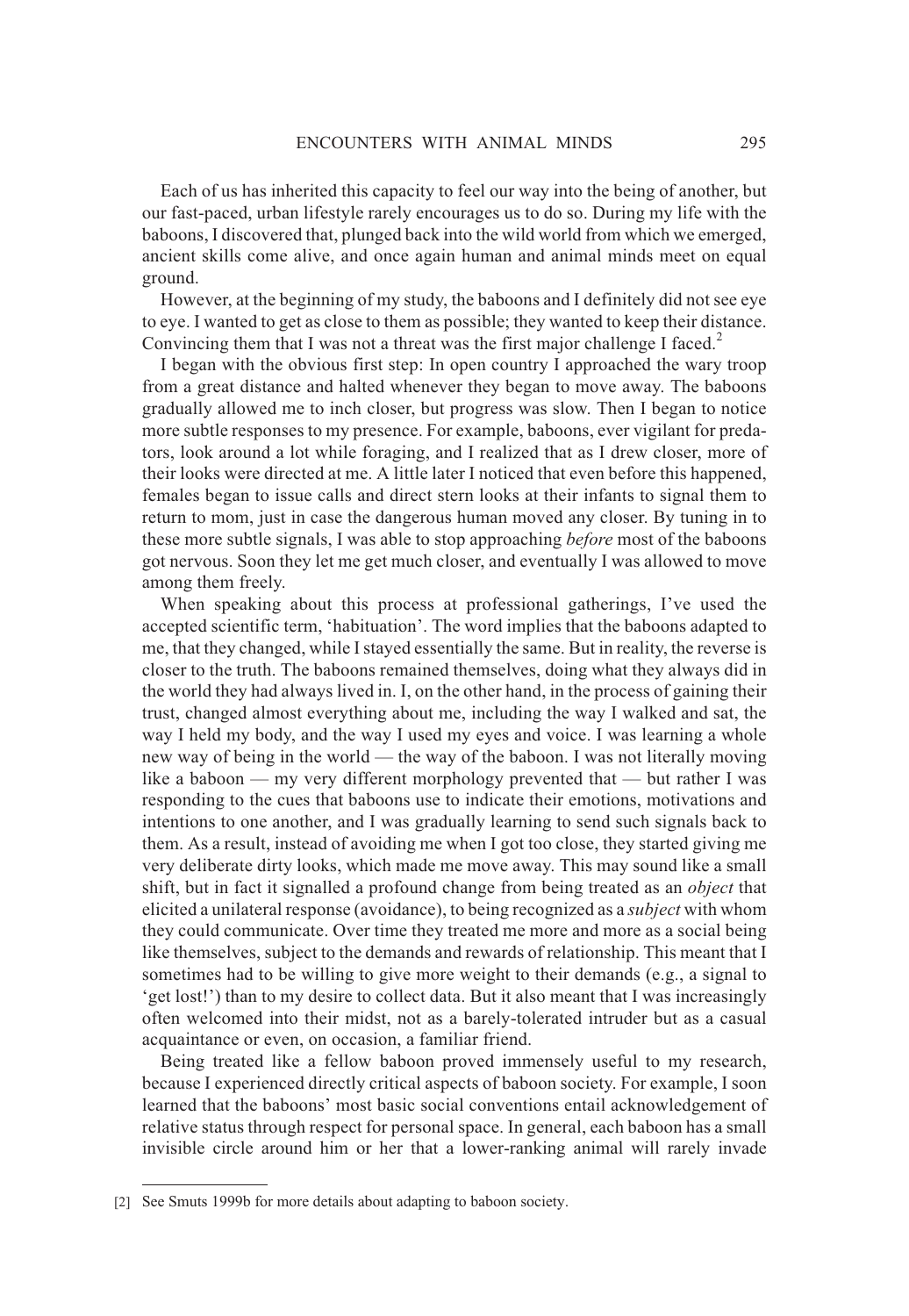without first signalling intent (usually by grunting) and receiving from the other an indication that it is safe to approach (usually a reciprocal grunt and/or the 'come hither' face).<sup>3</sup> If the approaching animal is dominant, he or she may or may not respect the other's personal space; it depends on the nature of their relationship and the current context. For example, when a higher-ranking female approaches a mother in order to greet her young infant, she often pauses to grunt and make appealing faces at the infant outside the boundaries of the mother's personal space. This indicates that the female's intentions are friendly, which reduces the chances that the mother will leave with her baby. In contrast, if a female is approaching a lower-ranking mother in order to take over her feeding site, she'll usually enter the mother's personal space without pausing, causing her to move away.

Once I became sensitive to the importance of personal space in baboon society, I realized that the boundaries of personal space could shrink or grow, depending on the individuals concerned and the situation. For example, when a male courts a female, her personal space tends to expand, and to woo her the male needs to be very sensitive to this shift (Smuts, 2000). In a similar vein, if a subordinate, S, has recently been threatened or attacked by a more dominant animal, D, S's personal space in relation to D will expand until they have reconciled (by touching or through vocal communication [Cheney *et al.*, 1995]) or until enough time has passed to neutralize S's fear of D. Sometimes personal space shrinks to nothing. This occurs most often among very young animals, kin, or close friends. In such intimate relationships, no one worries too much about being polite. Thus, the way baboons construct and relate to personal space reflects, among other things, the intentions of each party; their age, gender, and relative statuses; their degree of familiarity; the trust a subordinate feels toward a dominant; recent histories of interaction; and the particular circumstances of the moment.

Primatologists have long recognized the fundamental importance of personal space by considering 'approach–retreat' interactions a valid measure of relative status (Hausfater, 1975). But status is just one of many factors influencing how baboons relate to one another. Familiarity and trust — which allow two individuals to overlap their circles of personal space, regardless of gender, age, or relative status — are every bit as important. In my relations with baboons, these two elements proved more salient than status.

Every well-trained field worker knows that it is critical not to move too close to the animals one is studying, so as to minimize one's influence on their emotions and behaviour. But less often do field workers acknowledge the subtle and complex issues that arise when the animals regard the scientist as a social subject. For example, as a graduate student I was told by more experienced primatologists that I should always ignore or slowly move away from any study animal who came near me or tried to interact with me (in other words, any animal who entered my personal space). The idea was that, by ignoring the animals, we would discourage them from paying attention to us. The baboons soon taught me otherwise.

One day, when I was sitting on the edge of the troop, a foraging female approached me. When she was about two feet away (an undeniable overlap of personal space), she

<sup>[3]</sup> When a baboon makes the come hither face, he or she flattens the ears back against the skull and raises the brows to reveal the white skin on the eyelids. This expression conveys friendly intent. See Smuts (1999a) for a photographic example.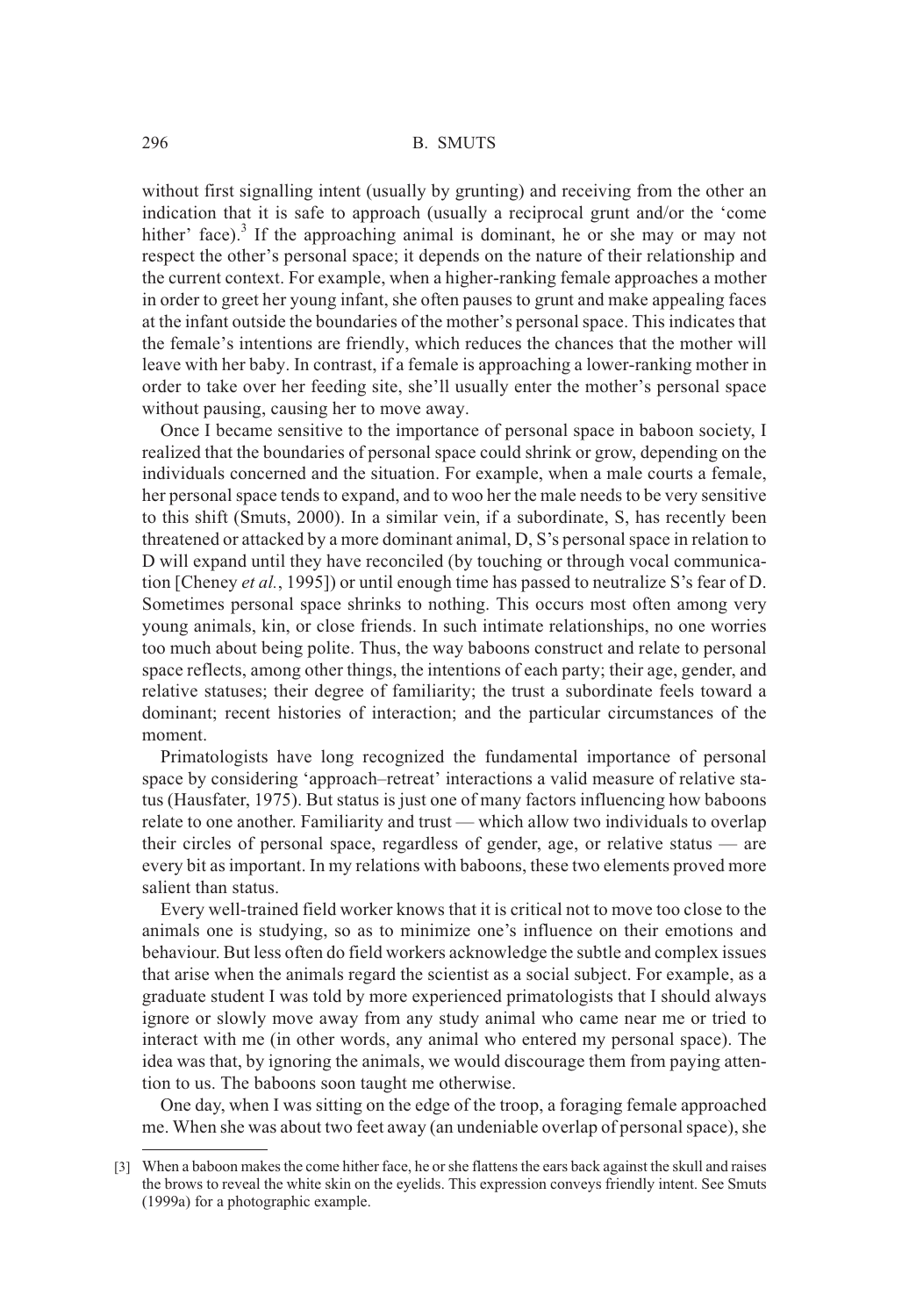grunted softly several times without looking up. I turned my head to see whom she was grunting at, and, spotting no other baboons within 15 yards, realized that she was talking to me. After that epiphany, I paid much more attention to what it meant to the baboons to ignore another's approach.

I soon learned that ignoring the proximity of another baboon is rarely a neutral act, something that should have been obvious to me from my experience among humans. Whether or not a baboon ignores another conveys a great deal about the relationship. At one end of the spectrum, as mentioned above, baboons who are closely related or good friends sometimes completely ignore each other's proximity, especially during foraging, much as we might disregard a family member who approaches while we are absorbed in a task. At the other end of the spectrum, a female with a young infant will often flee when a male new to the troop merely glances her way. Most relationships fall somewhere between these extremes, and usually when two baboons meet, they acknowledge each other's presence through conventions like grunting, the 'come hither' face, or brief greeting rituals involving body contact (Smuts and Watanabe, 1990; Watanabe and Smuts, 1999). Depending on the context and the animals involved, ignoring another can be a sign of trust (as among close kin), or an indication of great tension. For example, among adult males vying over status, the ability to ignore a rival's approach signals a refusal to submit to him and often provokes even closer proximity as the other male attempts to force the rival to lose his composure (Smuts, 1999a).

Thus, although ignoring the approach of a baboon may at first sound like a good strategy, those who advised me to do so did not take into account the baboons' insistence on regarding me as a social being. After a little while, I stopped reflexively ignoring baboons who approached me and instead varied my response depending on the baboon and the circumstances. Usually, I made brief eye contact or grunted. When I behaved in this baboon-appropriate fashion, the animals generally paid less attention to me than they did if I ignored them. It seemed that they read my signals much as they read each other's. By acknowledging a baboon's presence, I expressed respect, and by responding in ways I picked up from them, I let the baboons know that my intentions were benign and that I assumed they likewise meant me no harm. Once this was clearly communicated in both directions, we could relax in one another's company.

Ignoring an animal in a neutral or mildly friendly situation is usually a low-cost mistake, but ignoring a hostile animal can have grave consequences. I learned this lesson not from a baboon but from a brash adolescent male chimpanzee named Goblin. Shortly after I arrived at Gombe National Park in Tanzania, Goblin began to stalk me. He would materialize before me, give me a hostile look, and then disappear into the vegetation, only to re-emerge minutes or hours later to glare at me again. After a few days of this, he began to attack me. Sometimes, he would charge, slapping me as he passed by. Sometimes he would sneak up behind me, punch me in the back, and then flee. At other times he would lurk in the bushes until he saw me adopt a vulnerable position, such as squatting on the edge of an incline. Then he would throw himself through the air, land on my back, and pummel me as we tumbled down the slope together.

This went on for a couple of weeks. Goblin had not hurt me seriously, but I was bruised, and more importantly, I was a nervous wreck. I spoke to the research director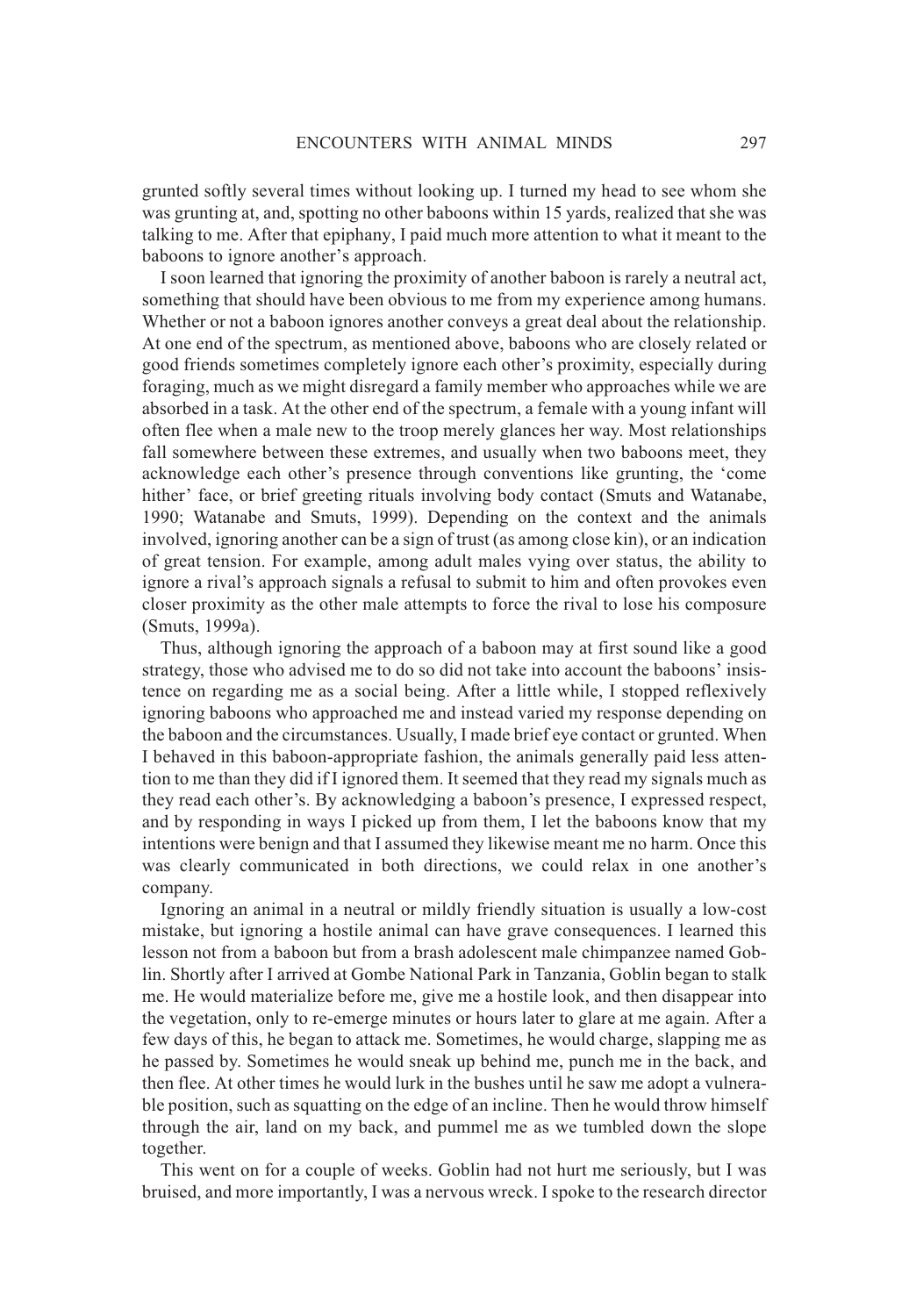about my problem, who recommended that I just ignore him, confident that he would soon tire of his games. Then I found out that another researcher who was small like me had been so tormented by Goblin that she could no longer follow chimps out of camp. I became plagued by imaginary headlines ('researcher foiled by chimpanzee stalker') and feared an ignominious end to my studies.

I tolerated a few more of Goblin's attacks. Then one day he snuck up behind me and stole my rain poncho, which I had looped around my belt. Getting hit was one thing, but losing precious and irreplaceable rain gear was too much. Without thinking, I spun around and grabbed an edge of the poncho just as Goblin twirled to run away with it. I pulled hard. Goblin stood bipedal and pulled at his end. Suddenly, he relinquished his grip, and as I leaned forward to maintain my balance, I swung a hard right. The blow, softened by the poncho covering my fist, rammed into Goblin's nose. I had acted instinctively, without thought. Indeed, had I thought about it I never would have done it, because several of Goblin's adult male allies were nearby. But I was lucky. After I punched him, Goblin crumpled into a whimpering child and went to Figan, the alpha male, for reassurance. Without glancing up, Figan reached out and patted Goblin several times on the top of the head.

I later realized that Goblin had been treating me just as he was treating some of the adult female chimpanzees. He was at the age when a young male chimp climbs up the female hierarchy as a prelude to taking on adult males. Goblin apparently viewed me (and the other chimp-sized woman he had so badly intimidated) as another female to dominate. He had already subdued every chimp female except Figan's sister, Fifi, and the biggest and toughest female, Gigi. One day when Goblin was harassing Gigi, much as he'd harassed me, she turned and smacked him hard and I realized that my instincts had been on target. A female chimpanzee being harassed by an adolescent male will either submit (removing the reason for his attacks) or, like Gigi, fight back. By ignoring Goblin I had failed to send a clear signal either way, and so he persisted. After the poncho episode, he did not bother me again.

The baboons never attacked me, fortunately, since the males' two-inch-long razor-sharp canines can inflict lethal wounds. People sometimes ask me, 'Weren't you scared?' In fact, while studying chimps at Gombe, I was initially terrified of the baboons who shared the park, because they were so unfamiliar to me. However, by the time I got close to Eburru Cliffs, I felt confident that, if a baboon felt like attacking me, I would know it. The degree to which they accepted me among them suggests that they felt much the same about me.

Because I wanted to minimize the ways in which my presence might change their behaviour, I did not cultivate personal relationships with the baboons or encourage them to cultivate such relationships with me. I turned away from juveniles who invited me to play, and when a baboon touched me, I waited for a moment and then slowly moved away. Over time, such overtures became less rather than more common, suggesting that my low-key responses reduced the baboon's curiosity. The mutually respectful but somewhat distant relationships we developed provided ideal circumstances for my research.

Although I didn't relate to the baboons one-on-one (aside from the nuanced responses described above), I did develop a feeling of intimacy with the troop as a whole. I spent most of my waking hours with them. I ate my own food and drank my own water, but otherwise my routine was identical to theirs. I walked wherever they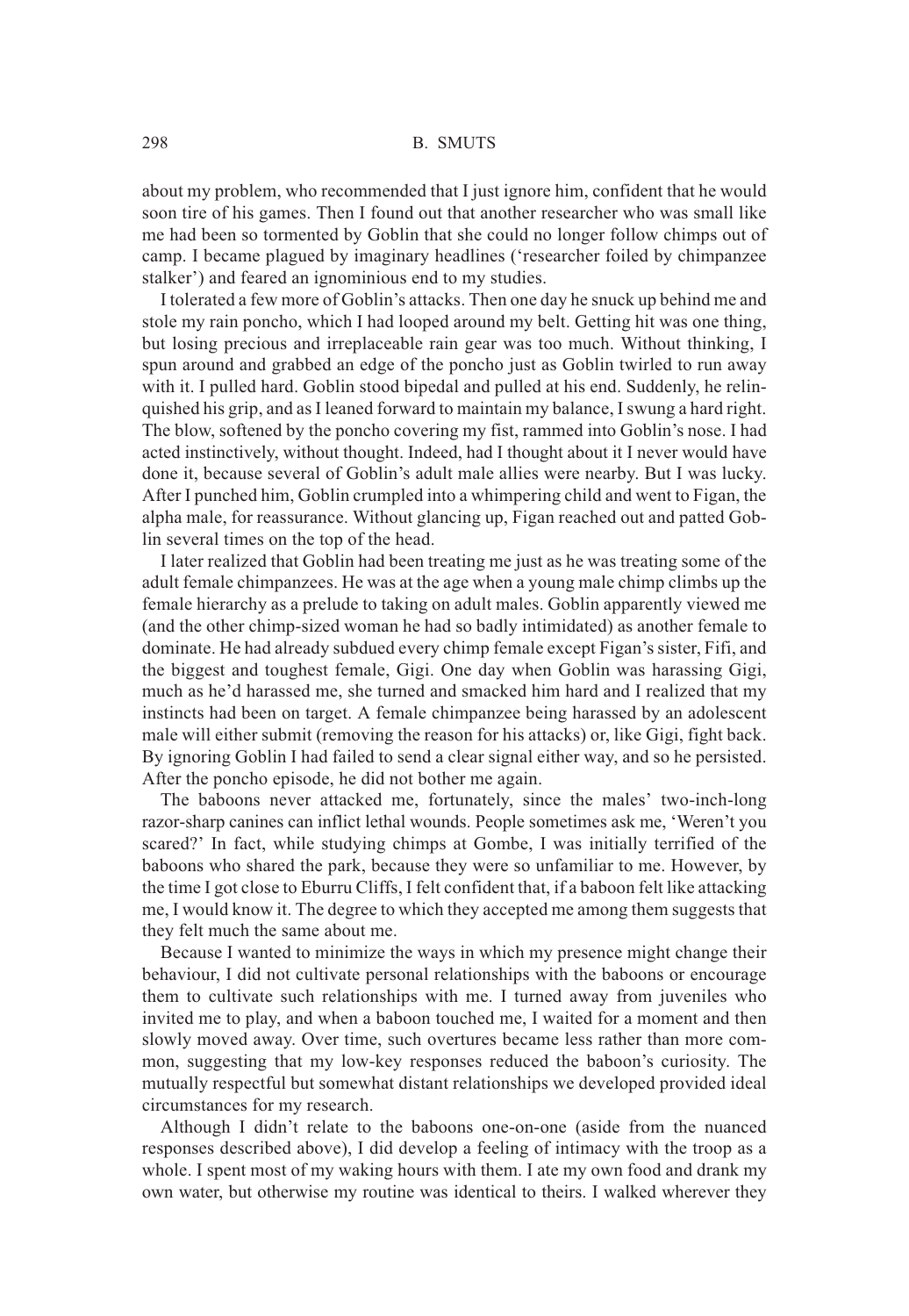did, and I rested when and where they rested. Often, during siesta time, there were only a few big trees in sight, and it seemed natural to for us to share the shade.

After doing much of what they did for some time, I felt like I was turning into a baboon. A simple example involves my reactions to the weather. On the savanna during the rainy season, we could see storms approaching from a great distance. The baboons became restless, anticipating a heavy downpour. At the same time, because they wanted to keep eating, they preferred to stay out in the open as long as possible. The baboons had perfected the art of balancing hunger with the need for shelter. Just when it seemed inevitable to me that we would all get drenched, the troop would rise as one and race for the cliffs, reaching protection exactly as big drops began to fall. For many months, I wanted to run well before they did. Then something shifted, and I knew without thinking when it was time to move. I could not attribute this awareness to anything I saw, or heard or smelled; I just knew. Surely it was the same for the baboons. To me, this was a small but significant triumph. I had gone from thinking about the world analytically to experiencing the world directly and intuitively. It was then that something long slumbering awoke inside me, a yearning to be in the world as my ancestors had done, as all creatures were designed to do by aeons of evolution. Lucky me. I was surrounded by experts who could show the way.

Learning to be more of an animal came easily as I let go of layers of thinking and doing that sometimes served me back home but were only hindrances here. All I had to do was stick with the baboons and attend to what they did and notice how they responded. After a while, being with them felt more like 'the real world' than life back home.

Baboons are nothing if not highly idiosyncratic individuals, as distinct from each other as we humans are (Smuts, 1999a,b). But, they also exist as selves-incommunity. This aspect of their being is particularly salient in certain contexts. For example, when baboons respond to a neighbouring troop's intrusion into their home range, they move together toward the enemy. They most vividly convey a sense of group spirit when they share a highly pleasurable experience. Once, after few days of heavy rain, we stumbled upon a plethora of newly emerged mushrooms — a baboon delicacy that normally evokes competition. This day, however, there were enough mushrooms for everyone. To my amazement, before anyone dug in, they all paused to join in a troop-wide chorus of food-grunts, their bodies literally shaking with excitement. In that moment, I realized that collective rejoicing in celebration of sustenance must have begun long ago.

The baboon's thorough acceptance of me, combined with my immersion in their daily lives, deeply affected my identity. The shift I experienced is well described by millennia of mystics but rarely acknowledged by scientists.<sup>4</sup> Increasingly, my subjective consciousness seemed to merge with the group-mind of the baboons. Although 'I' was still present, much of my experience overlapped with this larger feeling entity. Increasingly, the troop felt like 'us' rather than 'them'. The baboons' satisfactions became my satisfactions, their frustrations my frustrations. When I spotted a gazelle fawn in the distance, I apprehended it as prey, and if the baboons succeeded in catching one, my mouth watered while they tore flesh from the bones, even though I don't eat meat. When on the cliffs after dark, the baboons warned each other of a predator

<sup>[4]</sup> Some notable exceptions include Jane Goodall (1990) and Aldo Leopold (1949).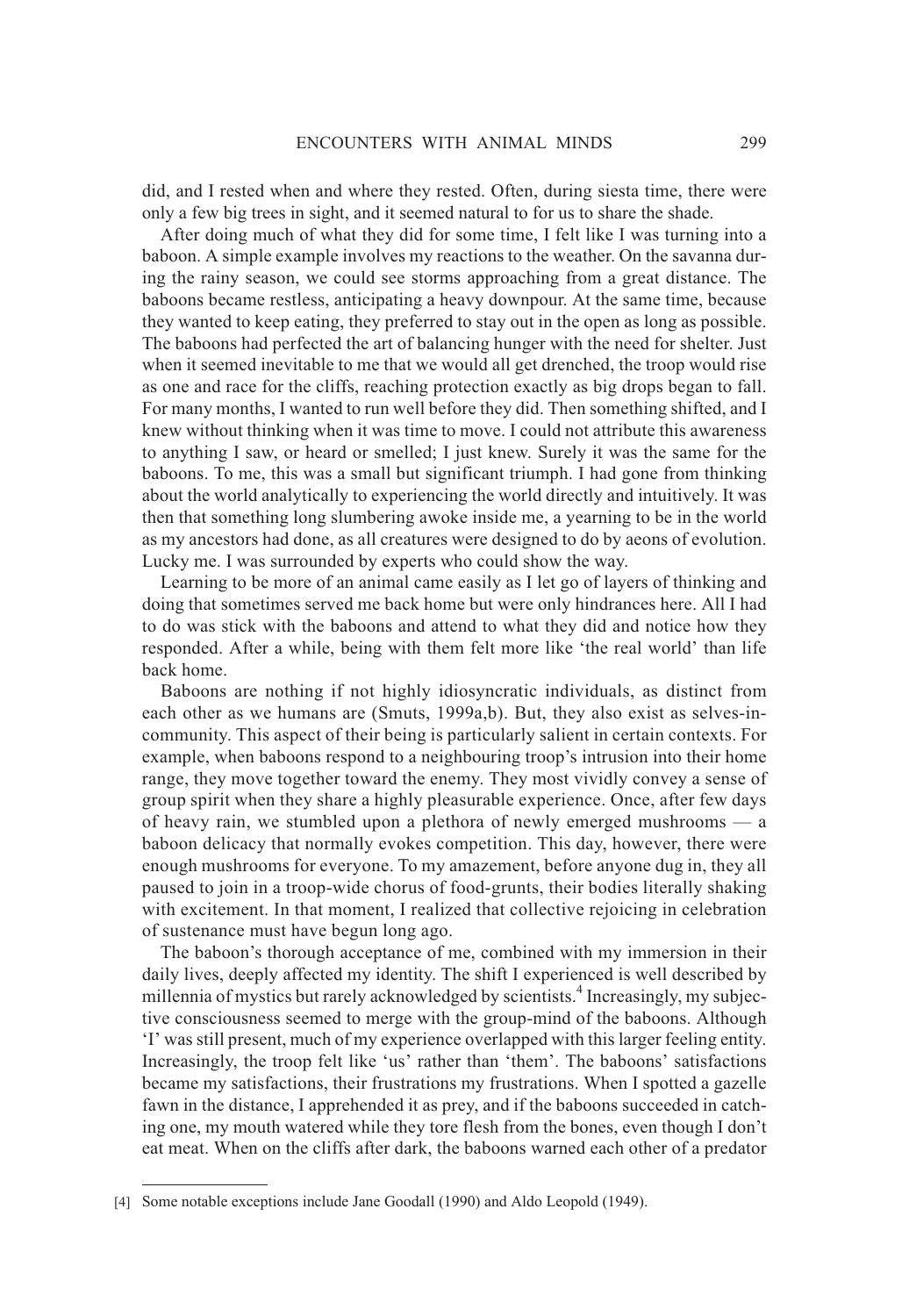drawing near, my body tensed up as if I, too, were in danger, even though my rational mind knew that there were no predators large enough to attack me within many miles.<sup>5</sup>

I sensed the mood of the troop as soon as I arrived in the morning. I could usually tell whether we were going to travel a short or long distance that day. Often, I anticipated exactly where we would go, without knowing how I did it. Even though no one had yet changed direction, I knew when we were about to head for the sleeping cliffs. When we got there and the baboons lay around in soft green grass in the glow of the setting sun, I lay around with them. They had eaten their full, and I had gathered my day's observations. With nothing more to do, we shared the timeless contentment of all social animals relaxing in the company of their friends. After I left them each night, I felt strangely empty, eager to join them again the next morning.

I had never before felt a part of something larger, which is not surprising, since I had never so intensely coordinated my activities with others. With great satisfaction, I relinquished my separate self and slid into the ancient experience of belonging to a mobile community of fellow primates.

There were special occasions when the experience of community intensified. Once, when I was travelling with baboons at Gombe,  $6$  I lost the troop during a terrific downpour. Far from camp, I ran to the lakeshore and crawled into an abandoned fisherman's shelter for protection. The inside of the hut was pitch dark, but I soon realized I was not alone. About thirty baboons were crowded into a space the size of an average American kitchen. When I entered, some baboons must have moved slightly to make room for me, just as they would do for one of their own. But they didn't move far. Baboons surrounded me and some of them brushed against me as they shifted their positions. The rain continued. The hut filled with the clover-like smell of their breath, and our body heat transformed the hut into a sauna. I felt as if I'd been sitting this way, in the heart of a baboon circle, my whole life, and as if I could go on doing this forever. When the rain stopped, no one stirred for a little while. Maybe they felt the same contentment that I did.

Another time, when I had a bad cold, I fell asleep in the middle of the day, while baboons fed all around me. When I awoke at least an hour later, the troop had disappeared, all but one adolescent male who had decided to take a nap next to me. Plato (we gave the baboons Greek names) stirred when I sat up, and we blinked at each other in the bright light. I greeted him and asked him if he knew where the others were. He headed off in a confident manner and I walked by his side. This was the first time I had ever been alone with one of the baboons, and his comfort with my presence touched me. I felt as if we were friends, out together for an afternoon stroll. He took me right to the other baboons, over a mile away. After that, I always felt a special affinity for Plato.

One experience I especially treasure. The Gombe baboons were travelling to their sleeping trees late in the day, moving slowly down a stream with many small, still pools, a route they often traversed. Without any signal perceptible to me, each baboon sat at the edge of a pool on one of the many smooth rocks that lined the edges of the

<sup>[5]</sup> At this particular field site, there were no lions or leopards, the only predators large enough to take on an adult baboon or a human.

<sup>[6]</sup> After studying olive baboons in Kenya for several years, I returned to Gombe and studied the same species there.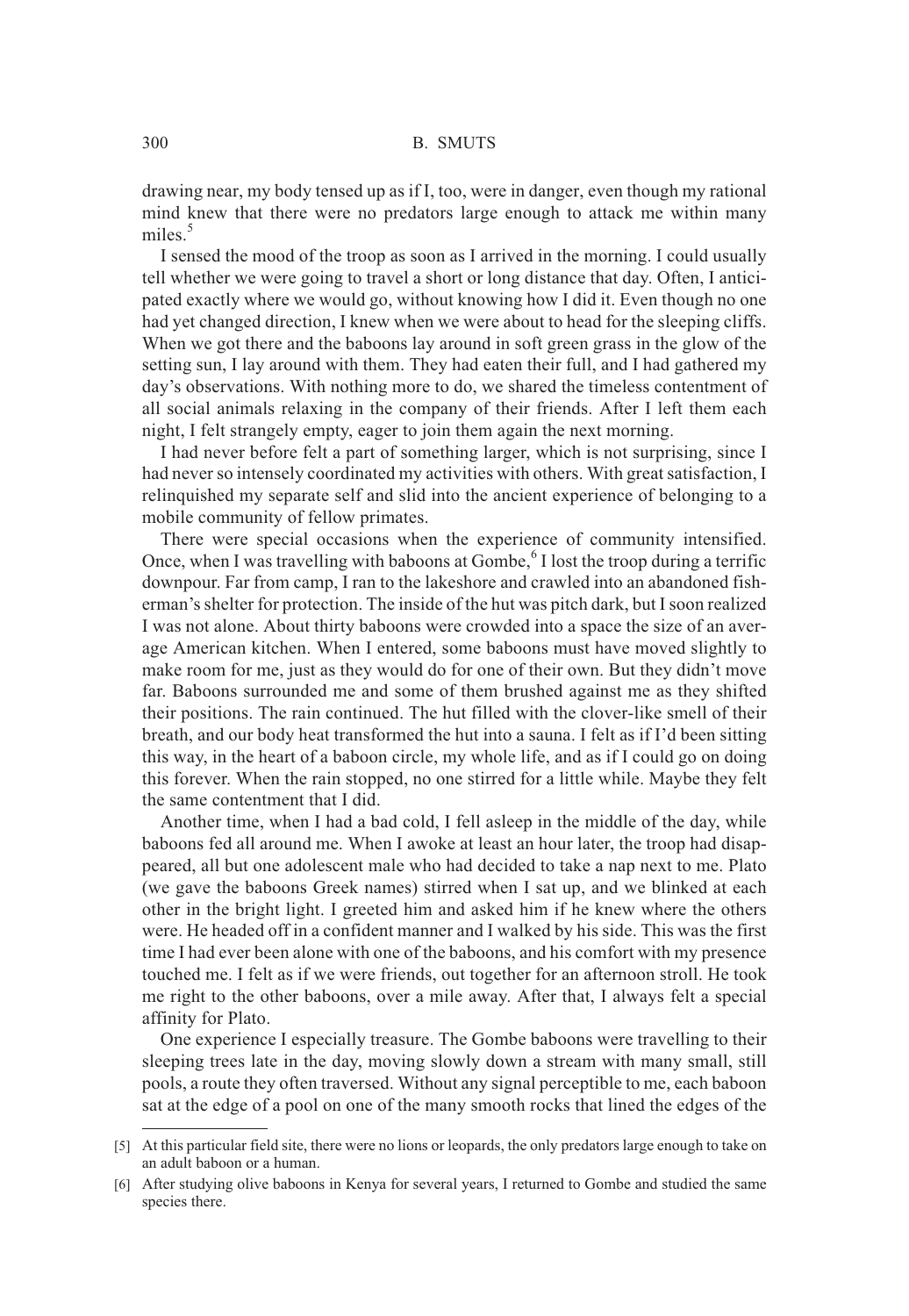stream. They sat alone or in small clusters, completely quiet, gazing at the water. Even the perpetually noisy juveniles fell into silent contemplation. I joined them. Half an hour later, again with no perceptible signal, they resumed their journey in what felt like an almost sacramental procession. I was stunned by this mysterious expression of what I have come to think of as baboon sangha. Although I've spent years with baboons, I witnessed this only twice, both times at Gombe. I have never heard another primatologist recount such an experience. I sometimes wonder if, on those two occasions, I was granted a glimpse of a dimension of baboon life they do not normally expose to people. These moments reminded me how little we really know about the 'more-than-human world' (Abram, 1996).

# **Animals As Individuals**

Although animals had always fascinated me, my time with baboons and chimps in Africa greatly enhanced my awareness of the individuality of each animal I encounter. Before Africa, if I were walking in the woods and came across a squirrel, I would enjoy its presence, but I would experience it as a member of a class, 'squirrel'. Now, I experience every squirrel I encounter as a small, fuzzy-tailed, person-like creature. Even though I usually don't know this squirrel from another, I know that if I tried, I would, and that once I did, this squirrel would reveal itself as an utterly unique being, different in temperament and behaviour from every other squirrel in the world. In addition, I am aware that if this squirrel had a chance to get to know me, he or she might relate to me differently than to any other person in the world. My awareness of the individuality of all beings, and of the capacity of at least some beings to respond to the individuality in me, transforms the world into a universe replete with opportunities to develop personal relationships of all kinds. Such relationships can be ephemeral, like those developed with the birds in whose territories we might picnic, or life-long, like those established with cats, dogs, and human friends.

Developing relationships with birds or other animals when we enter their space is surprisingly easy, if we approach the experience with sensitivity and humility. Like the baboons, most birds, mammals, and at least some of the reptiles I've met are highly attuned to human body language and tenor of voice. By moving slowly and without jerky motions, by sitting still and quietly observing one's surroundings, by announcing benign intentions in a gentle voice and through facial expressions, gestures, and posture, it is usually possible within minutes to reassure most animals that it is safe to go about their business close by.

One of my favourite examples of the unexpected rewards of such an approach involves a notoriously shy creature. I was standing in a forest, gazing around at the trees when I noticed a movement in the vegetation on the ground in front of me. As I turned my head to look, out popped a tiny mouse. She reared up on her haunches, twitched her nose, and stared at me intently. She knew I was there because instead of freezing like a statue I gently cocked my head, gazed back at her, and whispered a greeting. I was certain she would dart away at any moment and was surprised when she instead resumed her busy foraging, about three feet away. I watched her quick, efficient movements. Then, to my utter astonishment, she curled up at my feet and closed her eyes. I held vigil over her napping body, mesmerized by the rapid rise and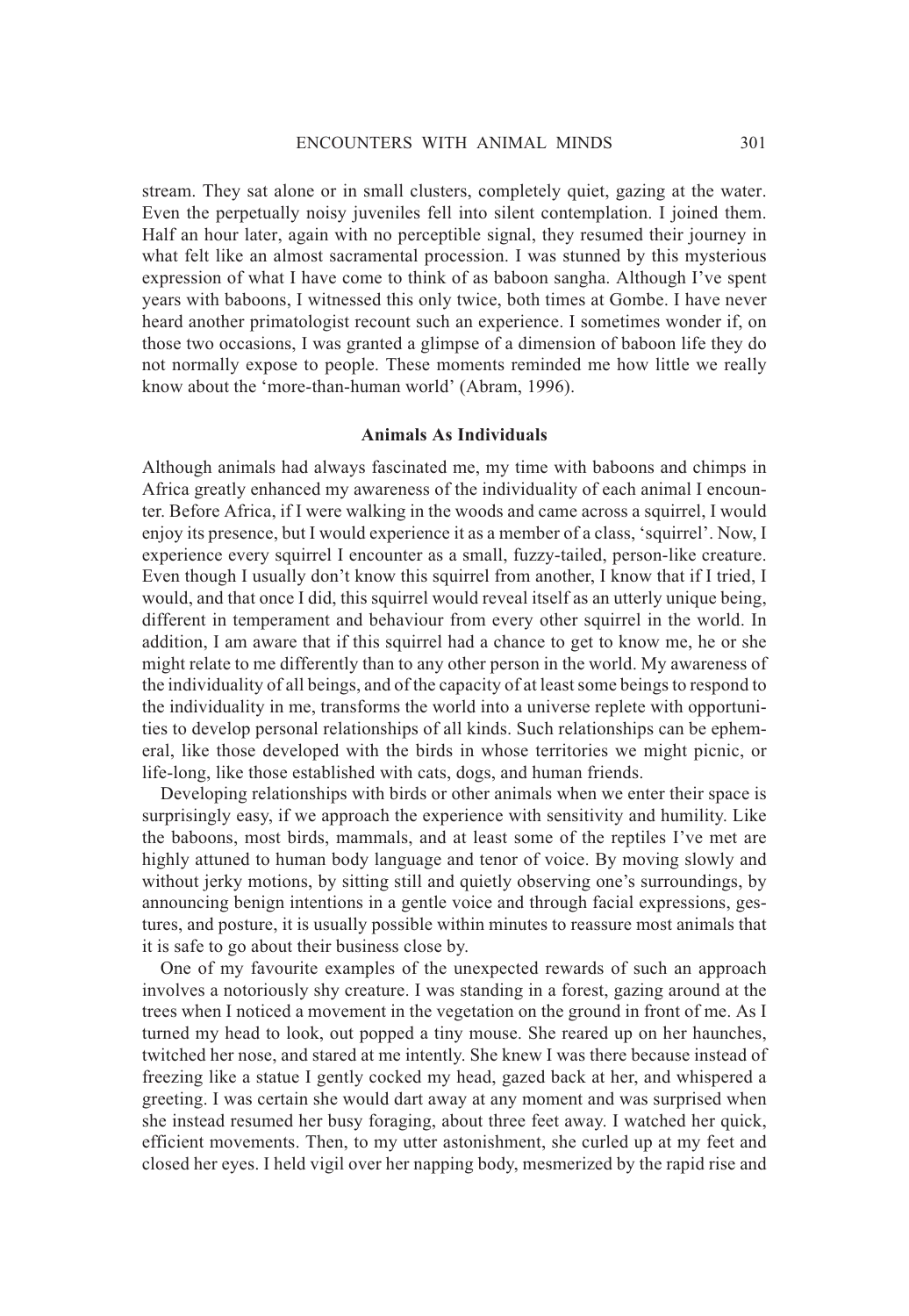fall of her tiny chest. After a minute or so, she awoke, glanced at me briefly, and went about her business, soon disappearing into the undergrowth.

In this case, I was the huge and potentially dangerous animal, but in other instances, the tables turn. During a visit with Diane Fossey and the mountain gorillas she studied, I found myself alone one day with a peaceful cohort of females and young. After a while, I noticed an adolescent female staring at me. I sensed a friendly attitude and tried to convey the same back to her. Suddenly she was standing right in front of me, pressing her flat nose against mine and fogging up my glasses. I was entranced. An instant later she wrapped her arms around me and for a moment held me close. Then she moved away nonchalantly, while I sat there, stunned, feeling like I did indeed belong on this planet. Who could argue with a blessing like that?

For those of us lucky enough to know wild animals on their own turf, on their own terms, such experiences are not exceptional. Ample evidence exists that when people have extended opportunities to co-exist with wild animals, profound relationships based on mutual trust (as with the baboons), or at least mutual understanding (as with the chimpanzee Goblin) can develop. With such prolonged exposure, members of two different species can co-create shared conventions that help to regulate interspecies encounters. Elizabeth Marshall Thomas (1994) gives a fascinating example. As a young woman, she lived with Ju/wa hunter-gatherers in the Kalahari desert of southern Africa with her family, who were studying and filming the people. The Ju/wa, she writes, had a truce with the local lions, such that neither harmed the other. Her brother John filmed an illustrative encounter. Four Ju/wa hunters were tracking a wildebeest that one of them had hit with a poison arrow. When they caught up with the dying wildebeest, a pride of about thirty lions surrounded it. The men, who were unarmed and of small stature, moved slowly toward the lions and announced that the meat belonged to the people. Several lions retreated. Others held their ground for a little while, but as the men descended on the wildebeest, still speaking quietly but firmly, the rest of the lions faded into the bush. The Ju/wa, apparently unworried, killed the wildebeest and processed the carcass. Years later, when Thomas returned to the area, the situation was very different. The Ju/wa were gone, forced to move into settlements, and the new people in the area did not understand lions. An ancient interspecies tradition was broken, replaced by mutual fear and mistrust.

I suspect that reciprocal understandings of this kind between people and at least some of our nonhuman neighbors were common during our time as hunter-gatherers, which constituted 99% of our history as a species. Numerous examples of researchers and photographers who have learned to relate, directly, on foot, to potentially dangerous wild animals (such as tapirs, elephants, hyenas, lions, wolves, bears, chimpanzees and gorillas) without harming or being harmed, attests to the potential for the widespread development of such relationships. If we valued other species enough, how far might we be able to go in re-establishing peaceful understandings with them, at least in places in which the animals are fully protected from human hunting and harassment?

## **Safi**

Because it is important not to interfere in the lives of wild animals, the personal examples I've described so far involve an important but limited degree of interspecies interaction. I turn now to an enduring relationship predicated on an ever-deepening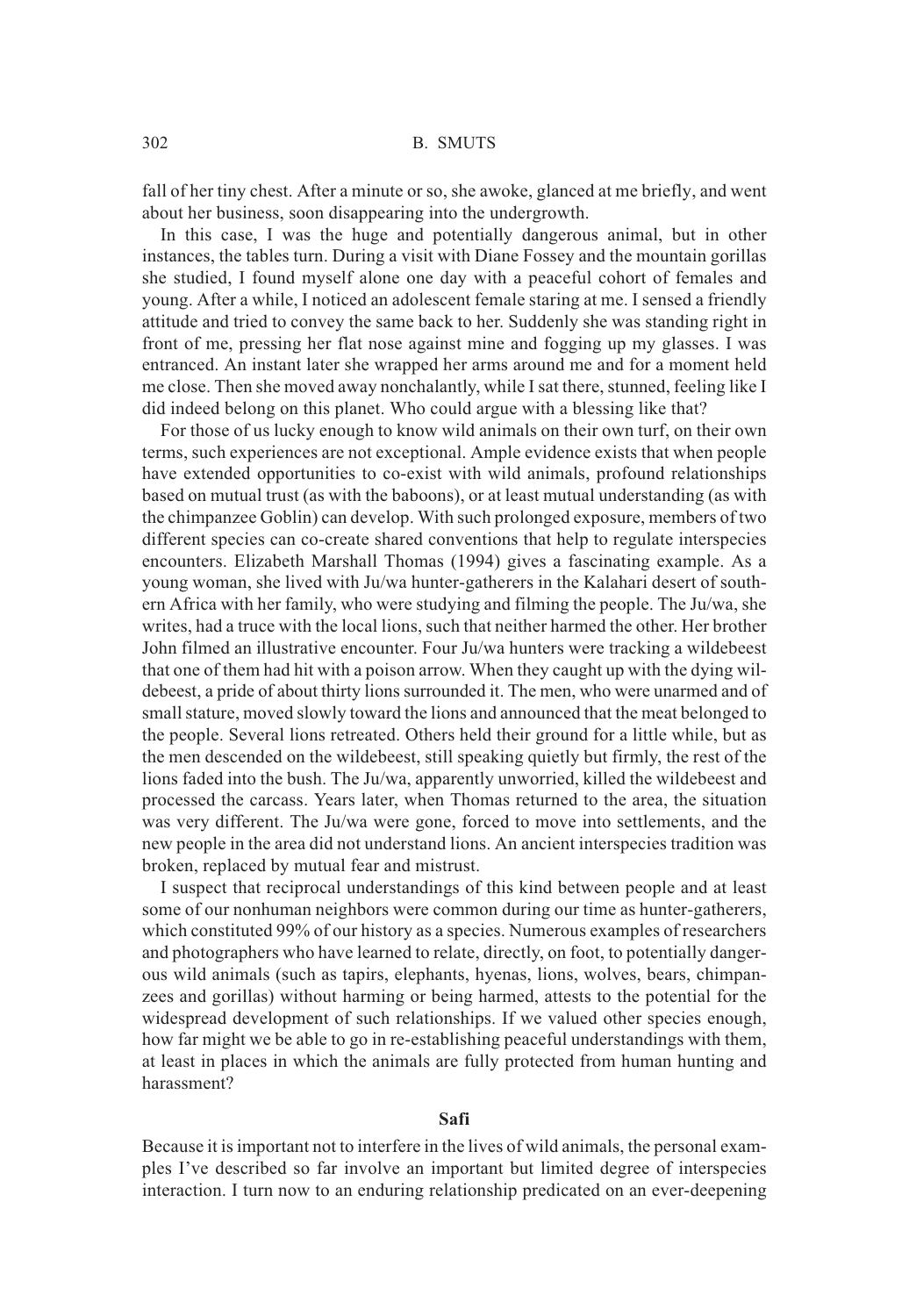meeting of a human and nonhuman mind. Safi is an 80-lb German shepherd-Belgian sheepdog mix who resembles a black timber wolf with oversized ears (Smuts, 1999b). I acquired her from an animal shelter when she was about eight months old, a stray of unknown background. We have lived together for ten years.

Before Safi, I shared my life with other dogs, but because Safi was post-baboon, I related to her differently. I assumed from the start that she was a sentient being with the kind of wisdom I had discovered in the wild animals I had known. As much as possible, I tried to surrender expectations about who she was or what she could or could not do based on her species identify. I communicated with her in the richest way possible, using words, nonverbal vocalizations, body language, gestures, and facial expressions. I spoke to her constantly, especially about things of mutual interest or concern. I soon discovered that I did not need to train her with commands because, from the beginning, she responded appropriately when I politely asked her to do something the way I would ask another person, using full sentences, like, 'Excuse me, would you please move out of my way?' or 'Go downstairs, get the ball, and bring it back up here so we can play.'

Safi has an inherent sense of appropriate behaviour in different circumstances, making it possible for me to take her almost anywhere off leash. When we are in the human world of the city, I make most of the decisions about where to go and what's off limits, and I protect her from cars and other human dangers. But the further we go from human habitation, the more our roles shift. When in the wilderness, Safi mostly takes the initiative because I am now in her world, and she usually knows much more than I do about what's up. She decides where to hike (usually off-trail, which is safe, because she can always find her way back to our campsite or car), and she chooses the best camping spots. These locales are always in the open, and, just like the locations of wolf dens, they usually include a small rise that she can lie on to watch over the landscape (Mech, 1970). Safi becomes exceedingly alert to any potential danger and lets me know with a single deep 'woof' when she spots a person or animal in the distance (another example of wolf-like behaviour). When travelling after sunset, she always walks ahead of me (dogs have better night vision than humans), and during the day she will not close her eyes to rest unless I sit up tall, look intently all around, and announce in a spirited voice that I'm taking over the watch for a while. Even then, she takes only brief naps and insists on resuming her vigil before long. Yet, until she spots something, there is no tension in her body, and it's clear that being lookout is a welcome job. So is collecting wood for our fire, and periodic forays to scent-mark the periphery of our campsite and sniff the air in all directions. Most fun are the daily explorations, when Safi leads me to one marvel after another. As I approach the hidden stream or beaver dam or fox den that she's found, I express my delight, and her tail never wags harder than at this moment of shared discovery. She is also exhilarated by my request, 'Safi, please find the way home,' a signal to sprint in a beeline toward what proves to be camp, running back to urge me on, and then sprinting off again, until this routine has been repeated dozens of times and we finally reach our destination.

The more freedom Safi has to express her wild self, the more I delight, and the more I delight, the more she expresses herself. As with the baboons, I get to relinquish my separate, analytic self, turning myself over to the deeper wisdom of an animal whose ancestors adapted to this North American landscape long before mine did.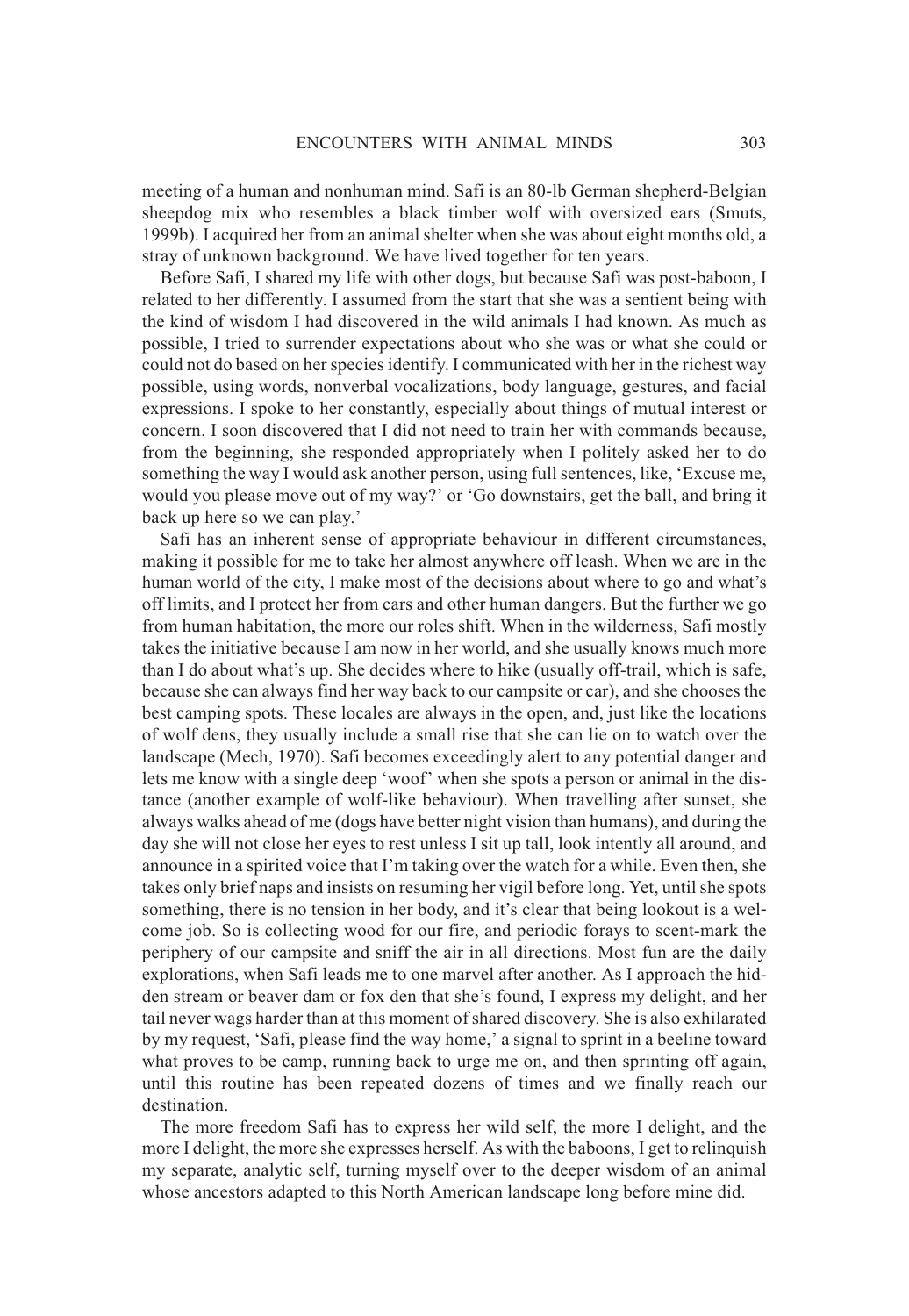Back home, our shared rituals are less dramatic but equally satisfying. When I wake up in the morning, Safi presses her forehead against mine and holds it there, another characteristically lupine behaviour (Fox, 1980). When I get out of bed and say, 'let's stretch', Safi places her front feet close together facing my hands and we synchronize yoga's 'downward dog' position (at which she naturally excels), touching our heads together briefly as we stretch forward. Then we both shift to 'upward dog', and our eyes lock as we lift our heads to face one another. Thus begins our day, synchronous movements expressing our emotional alignment, in the way of wild animals.

Safi and I have created many such rituals involving synchronous or complementary movements, but I can't explain how any of them came into being. Certainly, I did not invent them, and I don't think she did either. Rather, they developed spontaneously in the intersubjective space we inhabit together. They are part of our shared culture, a way of being-together unique to the two of us. This shared culture emerges from our deep bond, and its expression continuously deepens our relationship still further. Every vocalization by her or me that the other understands, every subtle movement that the other tunes into, every ritual we enact together, simultaneously reveals a mutual past and an ongoing commitment to a common future in which the circle of shared experience and fellow feeling grows ever larger. This is the way of female baboons living their lives together in the same troop. This is the way of wolves whose survival depends on enduring commitments to other pack members. This is also the way of humans, a way we forget all too often in this day and age. It is a language of bodies and sounds and movements that preceded the spoken word and that tends to speak the truth, where words might lie.

As Evan Thompson describes in this issue, deep intersubjectivity requires empathy. I've worked hard to empathize with Safi, so that I can meet her needs and desires as fully as possible. Safi's communication is subtle and refined, and I employ everything I learned from baboons in feeling my way into her being. When Safi wants something, she never makes a peep or nudges me but instead sits very erect and stares intently into my eyes, as if willing me to enter her mind. When this occurs, I say, 'Show me what you want!' and she will, most often by moving toward a desired goal, stopping a few feet away, and directing her long and very pointy nose right at it, like a laser beam. I think she is often better at understanding me than I am at understanding her. Once, after sharing a few cookies, I removed the bag and placed it on the other side of the room, high on a shelf. A little while later I looked up from my book to find Safi gazing at me intently, a thin thread of saliva hanging from her lips. I said to her, 'No more, the cookies are gone' (a phrase I routinely emit after I put treats away). She immediately turned her head to point directly at the treats on the shelf, and then turned back to me as if to say, 'No they're not!' I felt humbled, caught in a lie by my dog!

Safi's social skills seem to transcend species' boundaries. In addition to her many dog and human friends, she has also befriended cats, ferrets, and at least one squirrel. But her most remarkable 'interpersonal' connection involved Wister the donkey — a species her ancestors preyed upon. Wister belonged to a neighbour in a remote part of Wyoming where Safi and I lived for five months. He wandered freely through our yard and beyond. Wister's reaction to dogs suggests that he recognized them as potential predators. Whenever he saw one, he charged, braying loudly, and if he got close, he kicked at them with his sharp hooves. When he first encountered Safi, he charged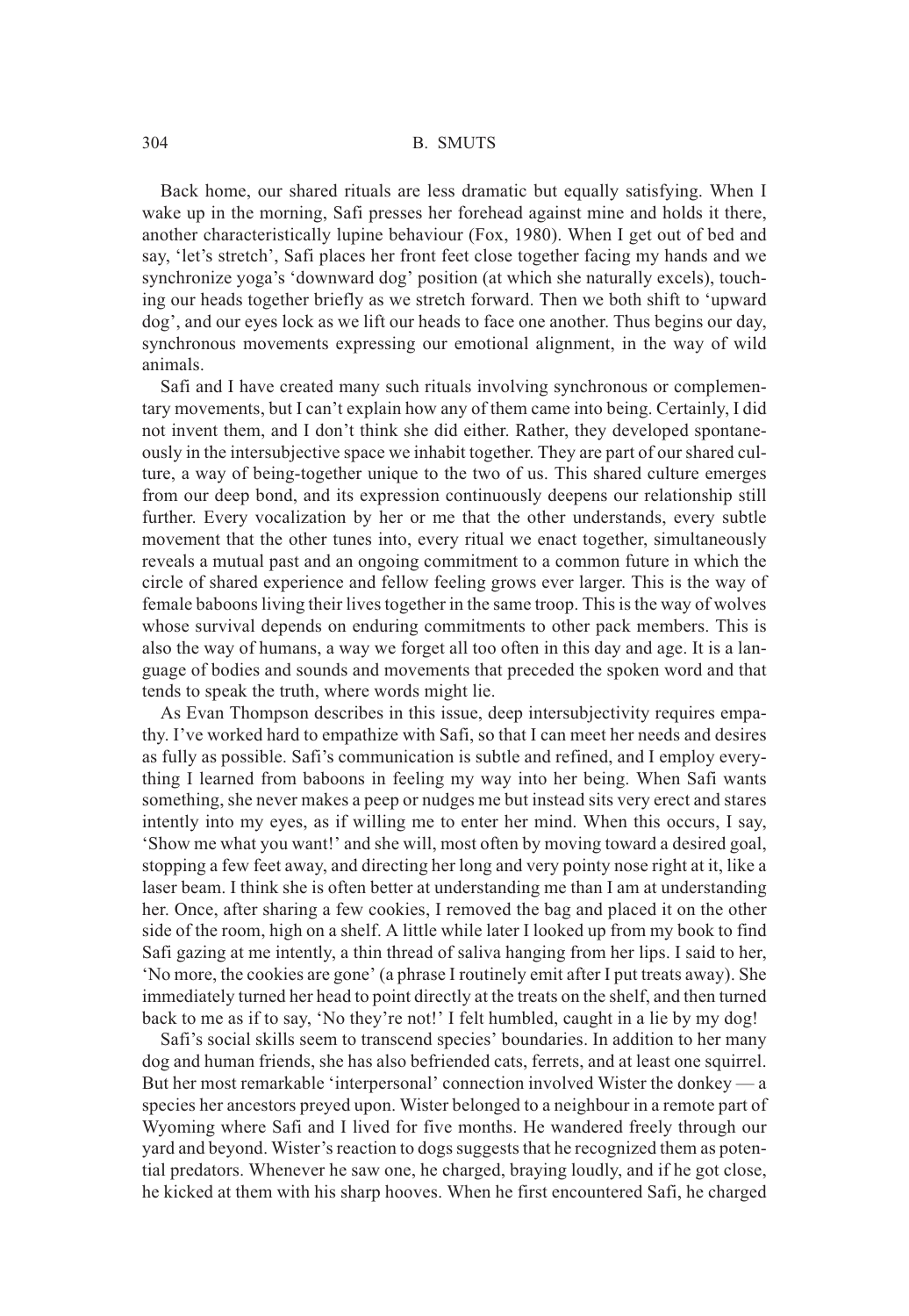her and kicked. Safi danced away and replied with a delectable play bow. Momentarily nonplussed, Wister stared at her, and then resumed his charge. Safi danced some more and again invited him to play. Wister kicked at her again. Worried for her safety, I led Safi away, but every time she met Wister, she invited him to play. Eventually he succumbed, and after about a month, they become inseparable. Each dawn, after being released from his corral, Wister would stand outside our door and bray until I let Safi out, and then they would play and wander together for hours.

Donkeys and dogs have very different ways of communicating and very different styles of play, but somehow Safi and Wister co-created a system of communication that worked for them. Safi taught Wister to jaw wrestle, like a dog, and she even convinced him to carry a stick around in his mouth, although he never seemed to have a clue what to do with it. Wister enticed Safi into high-speed chases, and they'd disappear over the horizon together, looking for all the world like a wolf hunting her prey. Occasionally, apparently accidentally, he knocked her with a hoof, and she would cry out in pain. Whenever this occurred, Wister would become completely immobile, allowing Safi to leap up and whack him several times on the snout with her head. This seemed to be Safi's way of saying 'You hurt me!' and Wister's way of saying, 'I didn't mean it.' Then they would resume playing. After they tired of racing, Safi often rolled over on her back under Wister, exposing her vulnerable belly to his lethal hooves in an astonishing display of trust. He nuzzled her tummy and used his enormous incisors to nibble her favourite scratching spot, just above the base of her tail, which made Safi close her eyes in bliss. They shared a water bowl and lay down side by side for naps. When we moved away, Wister became despondent, losing his appetite and refusing to play. Clearly he missed her, and when they met again four years later, they recognized each other instantly.

Sometimes I feel as if Safi's being and mine merge, although our bodies remain separate. Our moods often synchronize, although I cannot tell whether I'm mirroring her or she me; perhaps we're both responding to something else in our environment. After I return from several days away, I often catch Safi contemplating me from across the room, as if soaking up my presence. When I'm away from her, my hands feel restless and bereft, deprived of the feel of her thick fur.

When I'm sad, Safi always senses it and usually lies next to me with her head on my heart. She does this not just for me, but for friends when they begin to talk about something sad. She seems as calm and dignified as ever at these moments, so I do not think she offers comfort to make herself feel better but rather for the other's sake.

Safi's most extraordinary expression of empathy occurred one day when she was just over a year old, barely out of puppyhood. I was feeling very low. Unable to shake my despairing mood, I took Safi to the woods, hoping this would cheer me up. For a while, we played fetch with sticks in the river, her favourite game. Yet soon she refused to go after the stick, which was unheard of. I kept trying to entice her to play, but she just stood in the water looking at me. Finally, she moved to an island in the stream, about thirty feet from the bank where I stood, and lay down facing me. Her penetrating gaze caught my attention, and I sat down to face her. She held her body completely still and continued to hold my gaze. Looking into her eyes, my body relaxed. Her face became the world, and I seemed to fall into her being. I was vaguely aware of people in canoes passing behind her on the other side of the island, and I noticed her ears rotate to track them, but her eyes and her body remained motionless.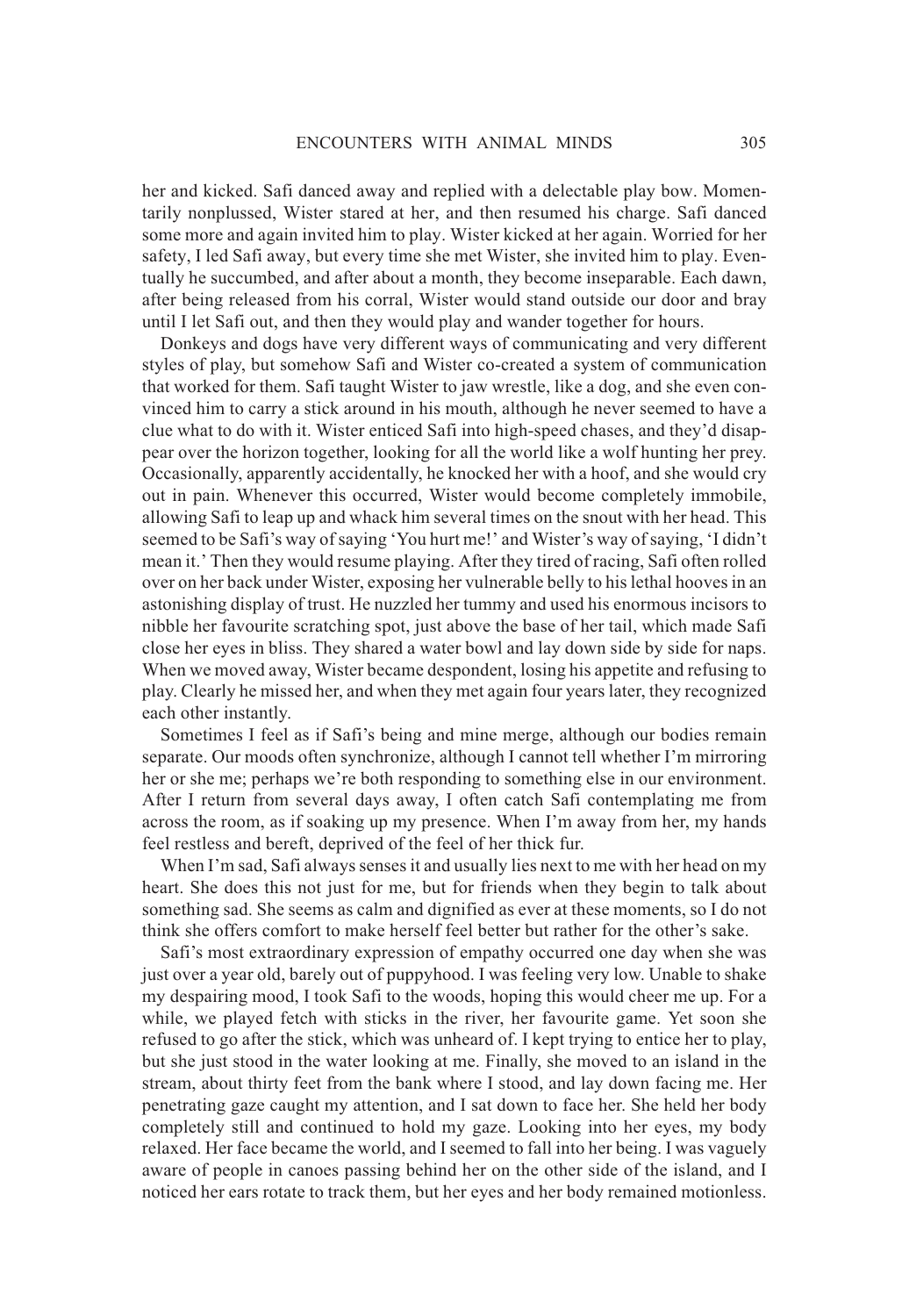She held her position and my gaze for about twenty minutes and then quietly approached and lay down next to me. My dark mood had vanished.

This was my first lesson in meditation. I took it to heart and began to practise regularly, usually outside. Whenever I sat in meditation posture, Safi would move about ten feet away, lie down facing me, and gaze into my eyes. After gazing back for a brief time, I would close my eyes and surrender to the rhythm of my breath. When I opened them again, she was always in the same place and always looking at me. After about two weeks, something new occurred. Our meditation began the same way, but when I opened my eyes, Safi was sitting right next to me, facing the direction I was facing. Ever since that moment, whenever I meditate outside, I open my eyes to find her next to me. Although during meditation my senses are finely attuned, I have never once heard her approach. I don't know how she does it.

Such experiences, and many others like them, reveal Safi to be a highly aware being, more so than many dogs I know; in fact, more than some people I know! Her attunement to others probably has something to do with her genetic endowment, but I think at least as important, if not more so, is the fact that she has shared her life with another being who sees who she is. Similarly, Safi seems to sense the spirit within me, perhaps more completely than anyone else has ever done. When two beings delight in one another this much, their relationship becomes a haven for free and creative expression of being. Trust deepens, mutual attunement grows, and that elusive quality we call consciousness seems to extend beyond the boundaries of a single mind.

#### **The Meeting and Merging of Minds**

In my interactions with baboons and other animals, including Safi, I have experienced the relationship between self and other in different ways that seem to form a natural hierarchy. At the most basic level, an animal responds to me (or to any other animal)<sup>7</sup> in an impersonal and reflexive way, based on 'instinct' or habitual responses to similar stimuli in its past environment. An example is the baboons' flight reaction when I first appeared on the scene.

At the next level, an animal attempts to learn or detect something about me, for example, whether or not I am a threat. The baboons' reactions to me during the initial phases of 'habituation' typify this level. No longer terrified by my novelty, they remained wary but interested in me — from a safe distance.

At the third level, an animal recognizes me as an individual and begins to respond to me in ways that might differ from its response to another member of my species. After several weeks, the baboons were less nervous around me than they were around visiting friends who looked like me. Clearly, they had both identified me as a particular human and developed expectations about how I would behave.

At the fourth level, an animal recognizes that I am a social being like them, and that communication back and forth is possible. As I described above, reaching this stage represented a turning point in my relations with the baboons because it created the opportunity to 'negotiate' the terms of our relationship. When members of two different species reach this level, they face the additional challenge of learning to interpret each other's signals. The baboons and I achieved a degree of success in this regard, in

<sup>[7]</sup> For the sake of convenience, I describe these relationships in terms of dyads, but the same conceptual framework can apply to multi-party relationships.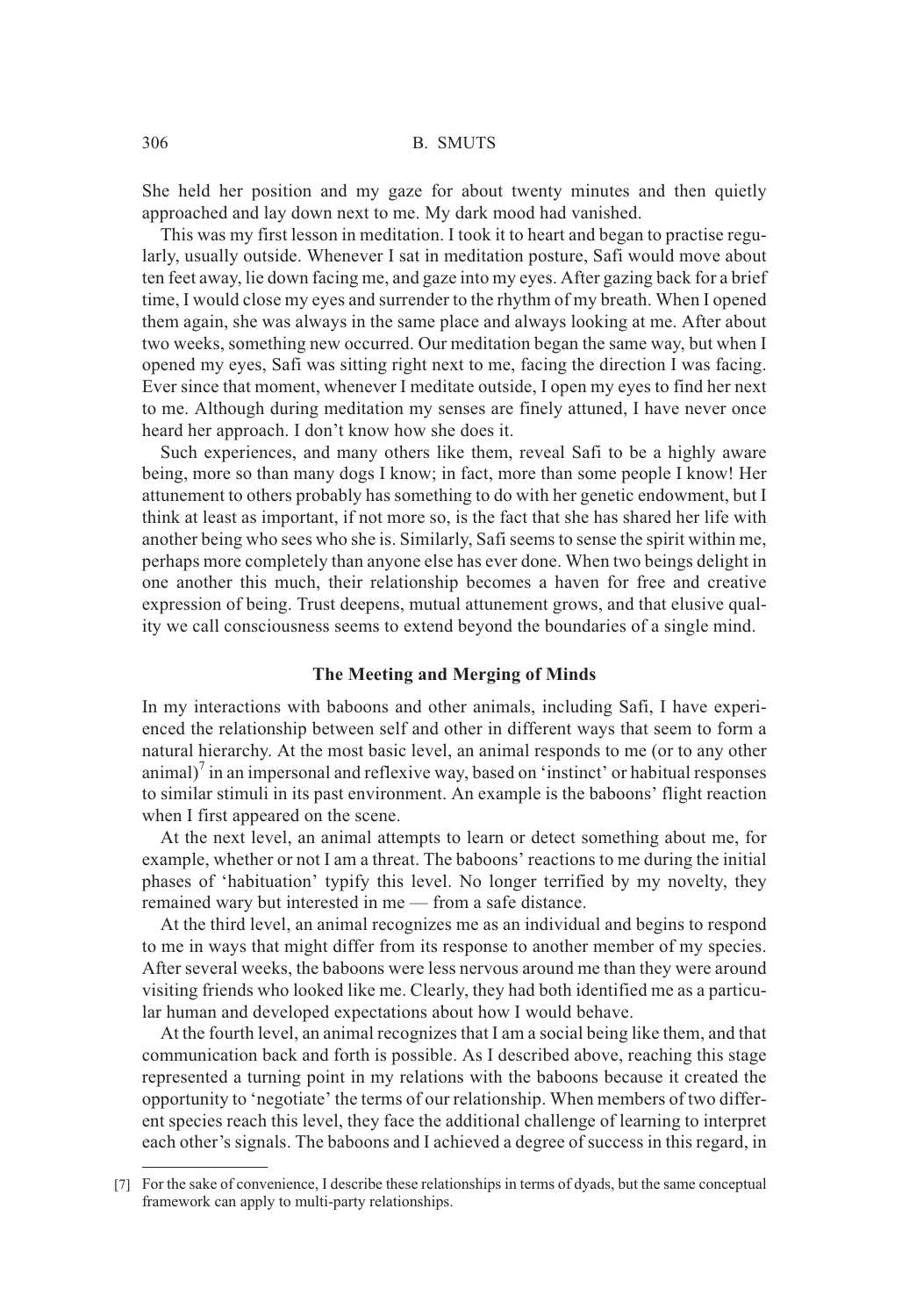part through my attempts to 'speak' baboon and their ability to understand me despite an outrageous human accent.

A fifth level, which requires the communicative abilities of the fourth level, occurs when both parties are motivated to maintain a mutually beneficial relationship, for example, a voluntary sexual partnership, an alliance, or reciprocity of any kind.

A sixth level occurs when individuals maintain a mutually beneficial relationship for its own sake. Such relationships often begin because they allow an animal to engage in activities such as play, sex, grooming, or effective joint action (e.g., hunting) that contribute to survival, reproduction, or other utilitarian outcomes. But in humans and, I believe, many other animals, affection often develops between individuals who share such activities over time, and the bond may take on a life of its own even when the rewarding activities are no longer important (former human–dog working partners who end up 'just friends') or possible (baboon mates who remain friendly during the two-year hiatus between female estrous cycles [Smuts, 1999a]). I refer to this level of relationship as 'mutuality' (Bonder, 1998). Whether mutuality occurs within or between species, the participants typically move beyond merely understanding each other's standard signals to the development of a new language and culture that transcends the particulars of either animals' individual or species-specific repertoire. Many people experience this kind of relationship with a mate, a child, a close friend, or a companion animal.

A seventh (and final?) level develops when individuals experience such a profound degree of intimacy that their subjective identities seem to merge into a single being or a single awareness (at least some of the time). A personal example is the experience that Safi and I shared when we gazed for so long into each other's eyes. Of course, I cannot know for certain the nature of Safi's experience, but both repeated encounters of this kind with her and similarities between Safi's behaviour and that of people with whom I have shared level-seven experiences make me believe that she and I experience similar subjective states when we connect in this way.

The first three levels do not imply 'positive' motives for relating to another. For example, prey animals may very well recognize individual predators that they encounter often and learn some of their idiosyncratic habits, and a predator might do the same (level three). There is presumably no friendly motive in such relationships. Also, at any of the first three levels, there is no necessary correlation between the level achieved by one member of the relationship and the level achieved by the other. I might contemplate a beetle long enough to discern its individuality, but the beetle might never respond to me as anything other than a looming threat.

The fourth level and beyond, however, depend, at least to a degree, on both parties mutually recognizing the other as a communicative being, and they therefore also require at least a degree of cooperation. Consider, for example, Thomas's description of the relationship between the Ju/wa hunters and the lions with whom they share their habitat. Although their interests are often in conflict, both parties agreed not to fight over carcasses, and when Ju/wa and lions encountered one another in the bush, they left each other alone — a truce presumably worked out long ago and passed on as cultural traditions within and *between* members of each species. Cooperation, at levels four and five, does not imply mutual affection or altruistic motives, but simply the capacity in both individuals to recognize and communicate about what's in their best interests.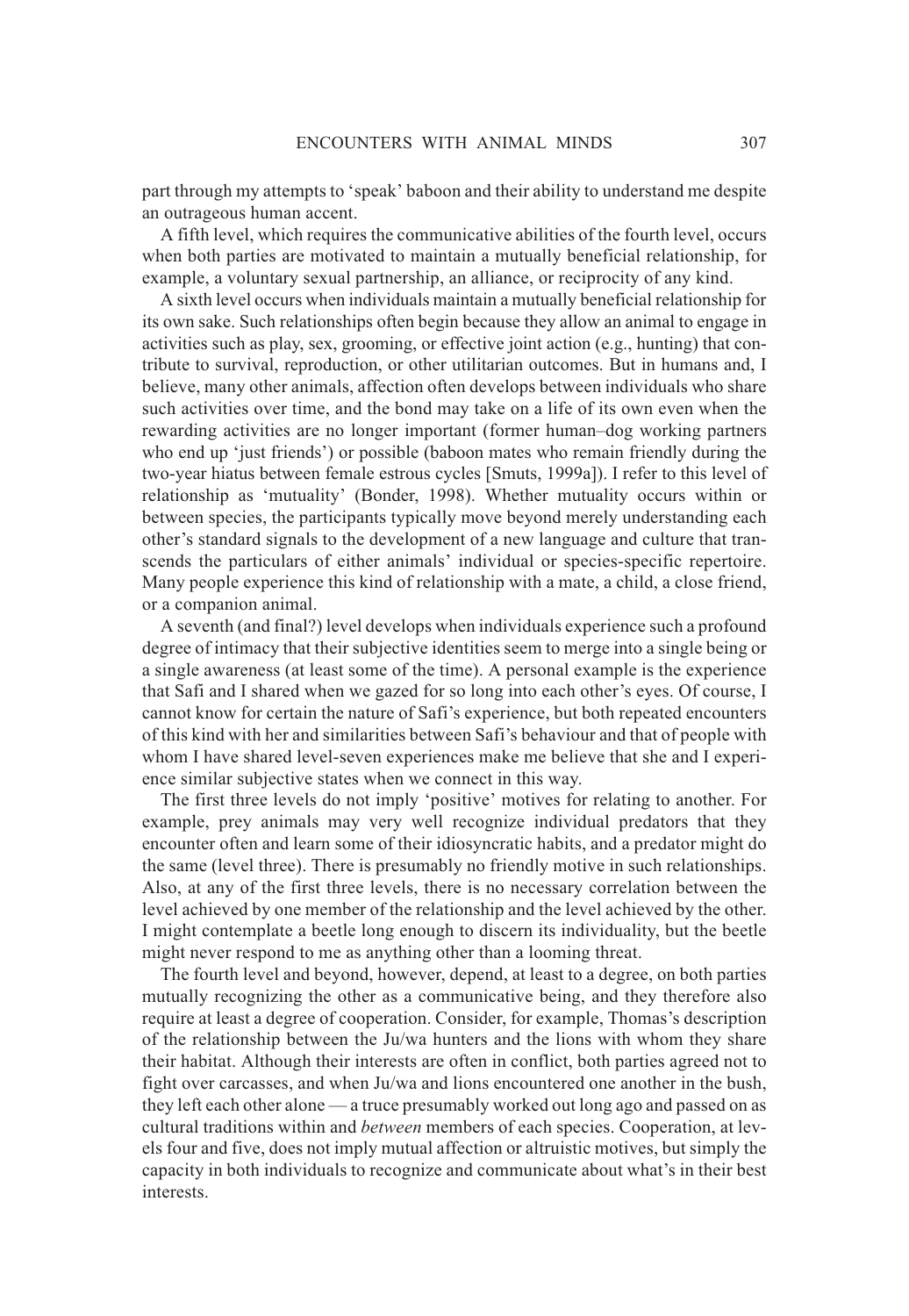Level six is distinguished from 'lower' levels by 'pureness' of motives. I do not mean to imply that individuals receive no practical benefits from intimate friendships, but rather that the nature and persistence of these relationships transcends those benefits. They involve a kind of commitment to the relationship 'no matter what' (Nesse, 2001). Those of us who have experienced such relationships know that they are deeply rewarding. Indeed, for many people, they are the most fulfilling part of life.

Level seven relationships are paradoxical because 'relationship' implies interaction between two separate beings, and at this level, such separation dissolves (at least temporarily). How common such experiences are is hard to say, because, in our culture at least, we do not tend to talk about them, and most of us do not grow up expecting to merge with others in this way. However, many people seem to have experienced such moments with others, perhaps especially with companion animals. Published accounts of human-animal bonds support this claim (Corrigan and Hoppe, 1989; Fox, 1980; Hogan *et al.*, 1998; Rosen, 1993).

### **Conclusion**

How does this conceptual framework relate to intersubjectivity or consciousness? 'Intersubjectivity' could be a label for interactions or relationships occurring at levels six and seven. There is an inherent paradox in intersubjectivity so defined because at both of these levels, participation in the relationship cannot be coerced but must, by definition, reflect independent agency by each animal. Yet at the same time, the relationship creates for each individual a new subjective reality — a shared language, culture, or experience — that transcends (without negating) the individuality of the participants (Wilber, 1995).

In my view, such intersubjectivity implies the presence in another of something resembling a human 'self'. This 'presence' is not exactly the same thing that scientists refer to when they speculate about 'self-awareness' or 'consciousness' in nonhuman animals. Scientists define these concepts in terms of the mechanisms that allow an animal to achieve an instrumental act, such as solving a problem 'in its head' without trial and error, or being able to attribute beliefs and knowledge to another ('theory of mind') in ways that allow an individual to find a resource or obtain some other practical objective (Heyes, 1998; Povinelli and Preuss, 1995). Even when scientists investigate 'social cognition' in other species, they are interested in how an animal might use its understanding of someone else to further its own utilitarian goals (Byrne & Whiten, 1990; Cheney & Seyfarth, 1990). In contrast, the 'presence' we recognize in another when we meet in mutuality is something we feel more than something we know, someone we taste rather than someone we use. In mutuality, we sense that inside this other body, there is 'someone home', someone so like ourselves in their essence that we can co-create a shared reality as equals.

I do not care what we call this presence. What matters is recognizing its importance and honouring it in ourselves and in others, including nonhuman animals. This presence is encountered directly through creative and caring intersubjectivity. The capacity for such intersubjectivity exists at birth in many kinds of animals. It flourishes or languishes depending on the social worlds we encounter — and deliberately create. Experience suggests that by opening more fully to the presence of 'self' in others, including animals, we further develop that presence in ourselves and thus become more fully alive and awake participants in life.